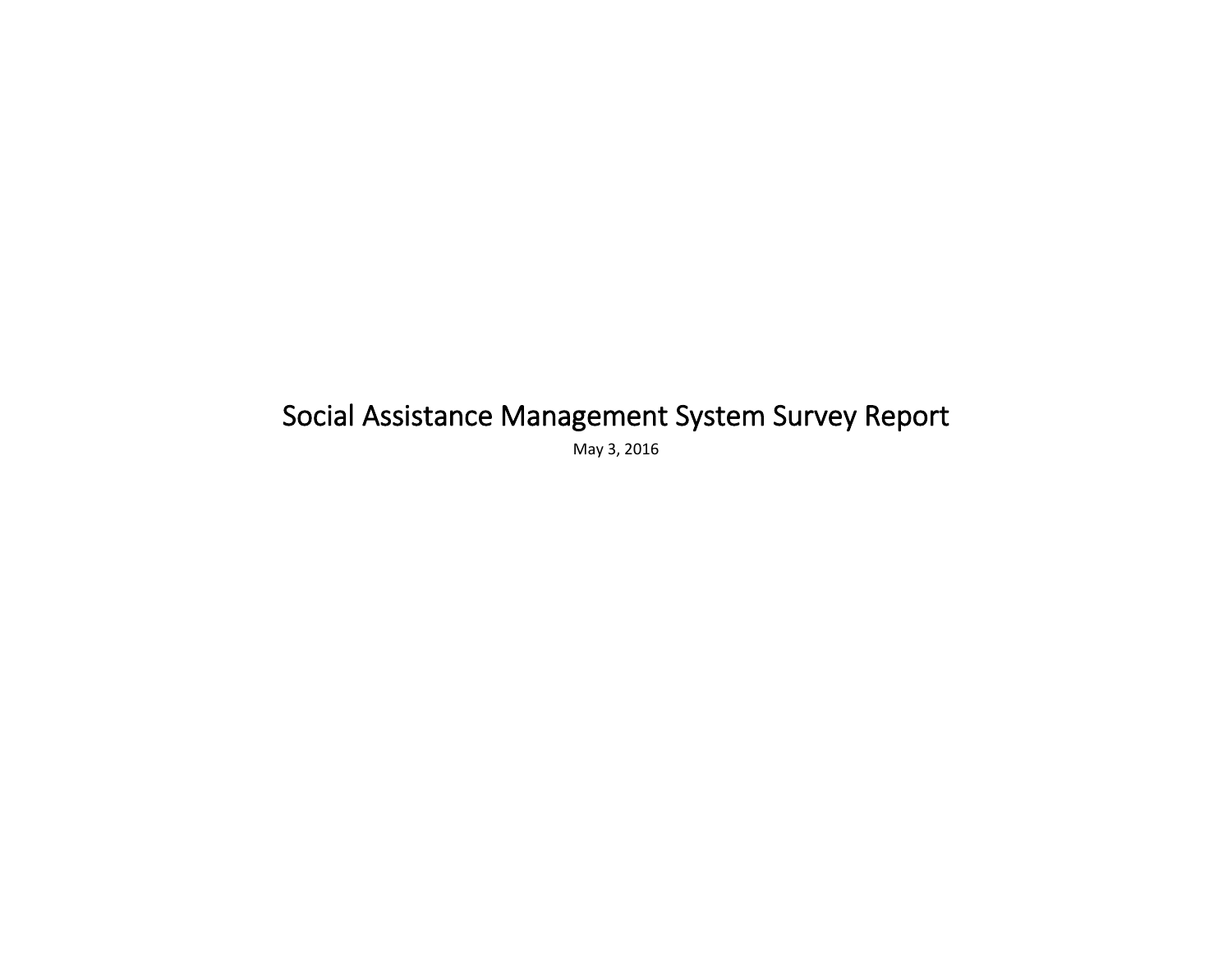## Introduction

The Canadian Union of Public Employees asked its members who work at Ontario Works to fill out a survey to document the impact of the Social Assistance Management System (SAMs). This summary is reported in a format similar to the original questionnaire.

The survey was open to all CUPE Ontario Works members between April  $1 -$  April 29, 2016.

Survey respondents were from the four corners of the province including Sudbury, Windsor, Niagara, Ottawa and in between. They work in every level of client service delivery including as Case Managers, Intake Workers and Employment Counsellors.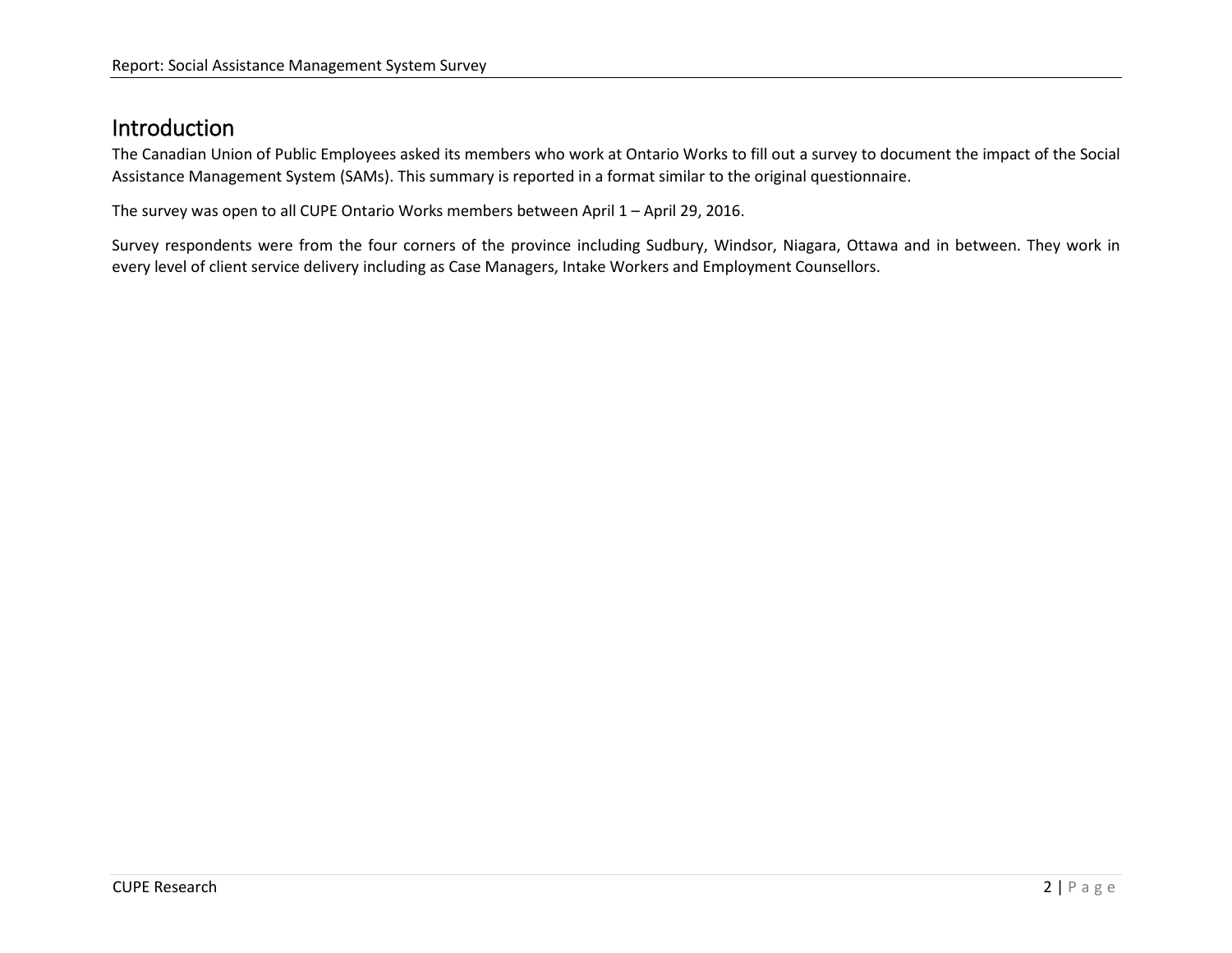## Does the design of SAMS allow for more or less face-to-face case planning?



| Answer      | Percentage |
|-------------|------------|
| More        | 2.97%      |
| <b>Less</b> | 97.03%     |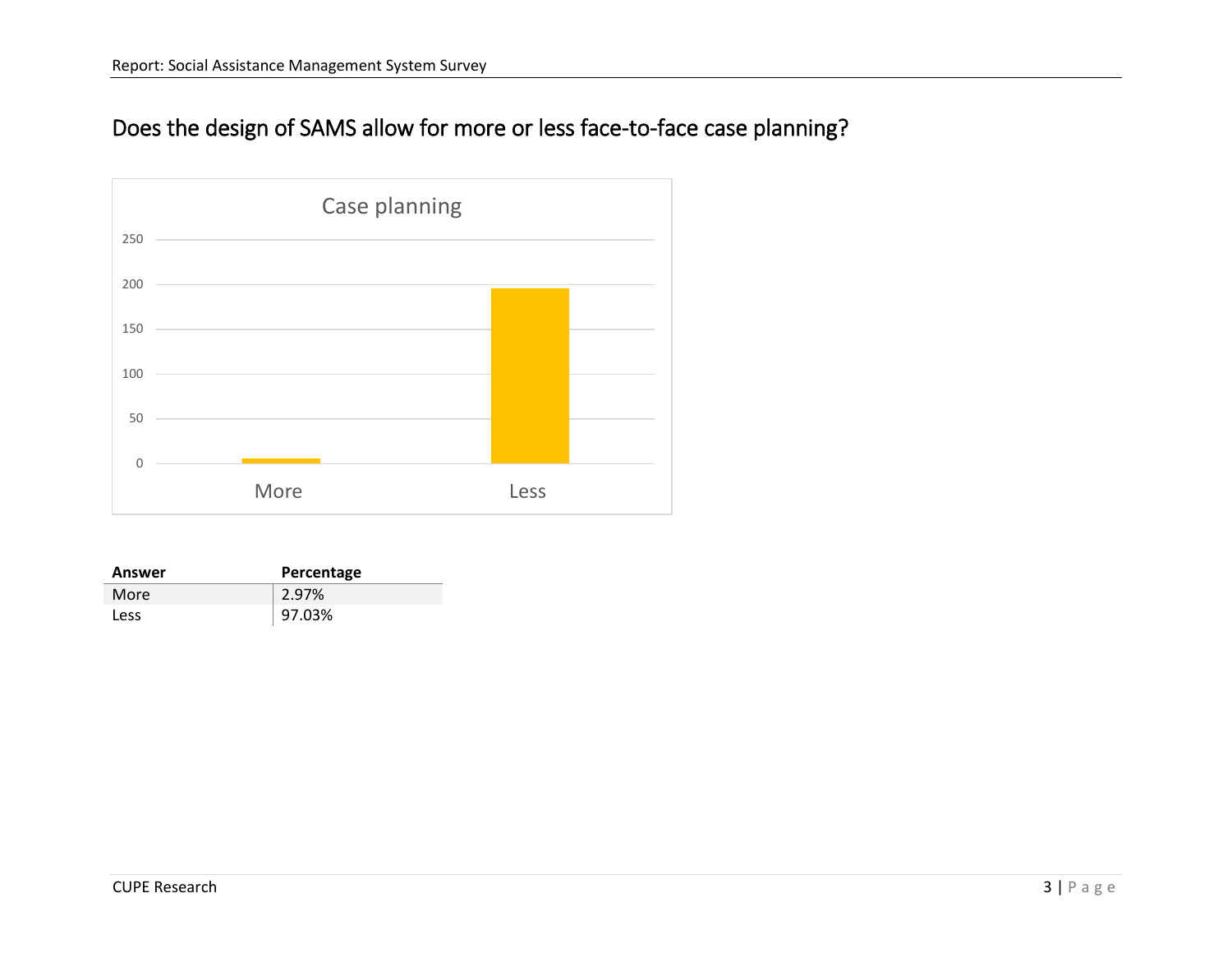We are hearing from people that a "new normal" has been established in the office. Do you believe this "new normal" with SAMS is sustainable?



| Answer | Percentage |
|--------|------------|
| Yes    | 19.55%     |
| No     | 80.45%     |